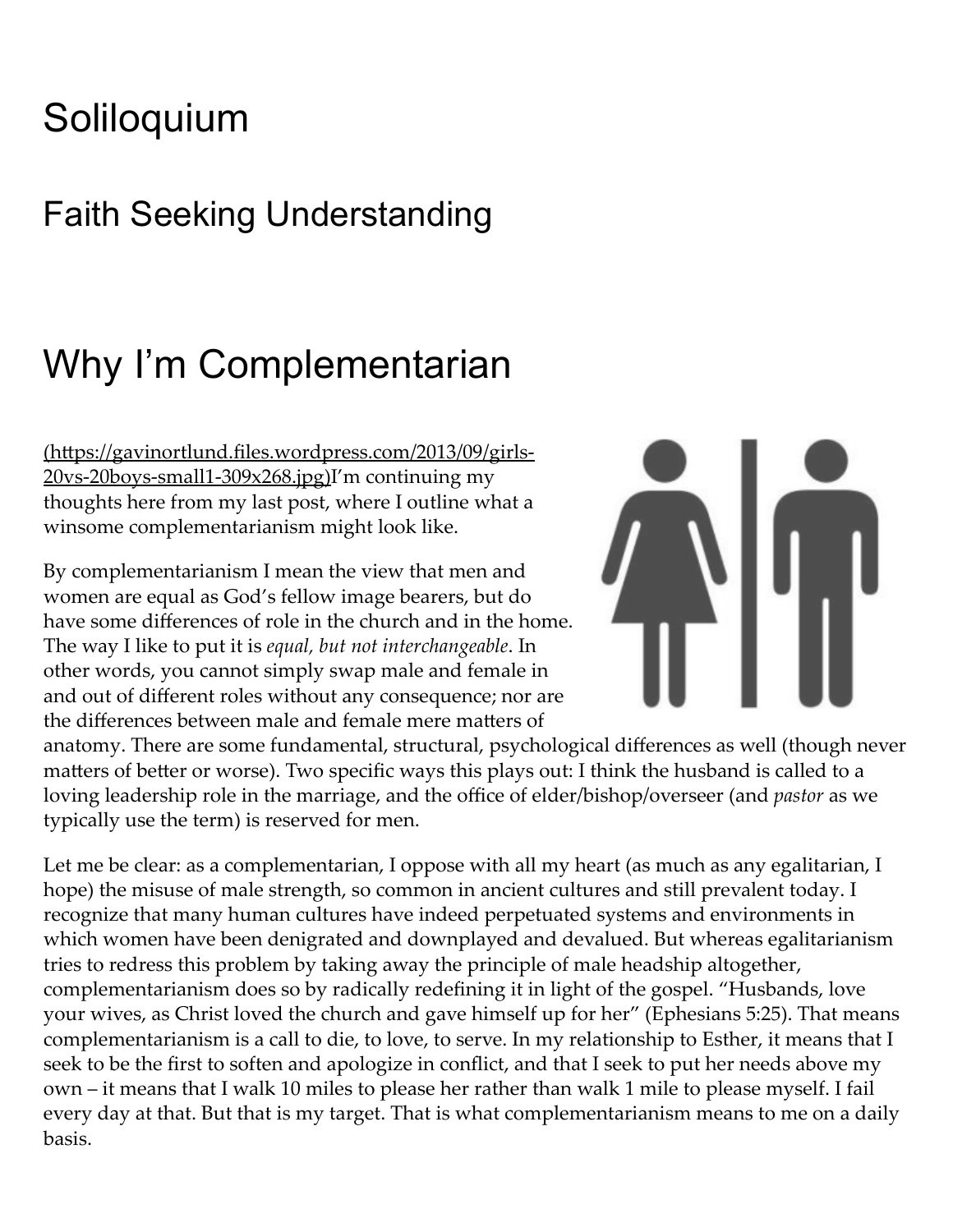Why do I hold this view? A few reasons:

1) First, and this is more of a preliminary consideration than an argument *per se*, egalitarianism (as I use the term, the view that men and women have identical roles) is historically quite eccentric. To the best I can tell, its the product of recent Western cultures only. Almost every other civilization has conceived of men and women as having different roles in various spheres of life. I am not saying all ancient/Eastern cultures were/are complementarian. I think complementarianism, biblically defined, is radically subversive in every culture. For example, the call to Christ-like, sacrificial love from husbands to their wives runs counter to the staunch patriarchalism of many ancient cultures. Jesus' own treatment of women (welcoming them as disciples, teaching them, etc.) was profoundly counter-cultural. I am simply saying that we should have some historical perspective in approaching this issue. Egalitarianism may be the default leaning in our setting, but if we widen our horizon its very much a minority voice. Unless we have a bias in favor of 21st century Western democratic cultures, this should humble us a bit and give us perspective. Why should our culture see the truth more clearly than others?

2) The Trinity is my model for all human relationship. And I would say the Trinity is pretty decidedly complementarian (Father‑Son‑Spirit), not egalitarian (Brother‑Brother‑Spirit). I am aware of the debate about this point in the literature, bit it seems basic to me that a father-son relationship is complementarian: each person complements the other with a unique role. In the case of the divine Father‑Son relationship, for instance, the Son eternally submits to the Father, while the Father does not eternally submit to the Son. The very fact that this God reveals this relationship with our words "father" and "son" is quite telling. Has anyone ever seen a father and son relate to each as though they had identical roles? Does it sound egalitarian when Jesus says, "the Father is greater than I?" (John 14:28)?

That means before I ever get to debate about male and female, a crucial domino has already fallen for a long while back – namely, the premise that relationships of hierarchy and subordination, of headship and submission, are not necessarily bad or oppressive or unfair. In fact, this kind of differentiation of role characterizes the relationship, the architectonic relationship, the love and joy that pulses at the core of reality. Diverse roles within equality of being and value: this is what a perfect, overflowingly joyful, happy, free, living God looks like. We don't need to be scared of this. Its not bad.

3) Before we ever appeal to Scripture, there are strong sociological reasons for believing that men and women are different in a variety of ways that transcend culture or upbringing. Again, at the risk of reiterating this point too much, the differences are never a matter of better or worse! But there are differences. That makes me further open to the fact that maybe these differences go back to something about the way God made us.

4) The creation narrative of the Bible emphasizes that men and women are equal as God's fellow image bearers (Genesis 1:26‑28). In fact, it seems to me that the text indicates that the image of God shines forth in humanity as male and female; thus, if either all men or all women were to suddenly vanish, the image of God on planet earth would not be reduced to 50%, but to 0%. At the same time, however, the creation narrative is not what you would expect if the Bible were an egalitarian book. If that were the case, you would probably expect men and women created together, naming each other (or both named by God), and each sharing various roles. That is not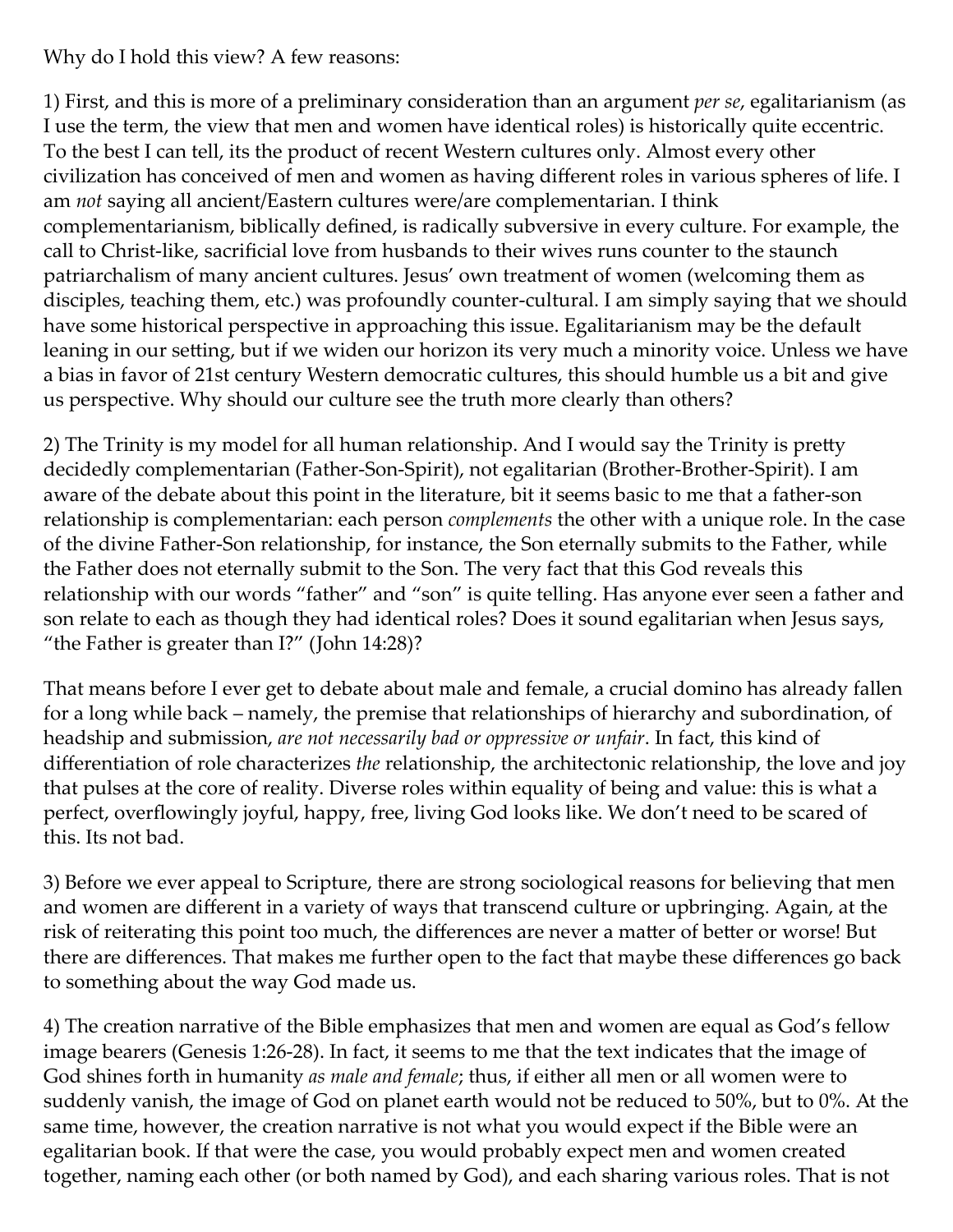the case. Adam is created first, names Eve, and she is called his helper. I am not interpreting these facts just now, I am simply reporting them. That is what happens in the narrative. Its what we all to interpret, and submit ourselves to. I don't know that Genesis 2 would itself get me to complementarianism without the rest of the Bible, but its certainly hard to read it as an egalitarian account!

5) Throughout the Bible, both men and women play a vital role in the life of God's people. Both use gifts to minister to others in significant ways. But in both Old and New Testament, God establishes a pattern in which the office of highest authority and leadership was held by only men. Throughout the Old Testament, women could serve as prophets, which was an occasional, diverse, ad hoc institution, but only males could serve as the Levitical priests, the regular, ongoing office of leadership among God's people. Then in the gospels, Jesus calls only male apostles in his inner 12. Egalitarians typically respond that Jesus was adapting to the culture, but is this really plausible? Jesus was not afraid to challenge the culture. He did so all the time. Is it really plausible that Jesus would challenge the culture of his day as radically as he did but capitulate here?

You often hear people say that its sexist to deny equal leadership opportunities for male and female; then was Jesus sexist? He could have chosen 6 and 6. Or 9 women and 3 men just to prove the point. But He chose 12 men. Was Jesus sexist? Was God sexist for the way He set up the Levitical priesthood? Should we be more progressive than Christ was? There is a pattern here already established before we ever get to the office of elder in the church (which, I would say, completes the pattern: priest  $\rightarrow$  apostle  $\rightarrow$  elder).

6) Then of course the Pauline texts, five of which stand out to me: I Corinthians 11:2‑16, 14:33b‑35, Colossians 3:18‑19, Ephesians 5:21‑33, and I Timothy 2:9‑15 (I leave I Peter 3:1‑7 aside for now). As I read through Two Views on Women in Ministry, I remember struggling with Keener's contribution on I Timothy 2. I wanted to give him a chance to prove me wrong; I read with an open mind. Sometimes I got overwhelmed by the amount of background information he would present, and I would wonder, "hmmm, what if it really was just an issue related to the women in Ephesus?" (Egalitarians typically argue that Paul's restriction was due to the fact that women were less educated in the first century and as a result more susceptible to false teaching, which indeed certainly did happen in Ephesus [I Timothy 3:6]).

But then a rather obvious thought suddenly hit me: if the problem was women in Ephesus who were teaching false doctrine, why didn't Paul place a restriction on women … in Ephesus … who teaching false doctrine? Why would Paul universalize his concern along the lines of gender? That seems awfully sexist if it really only a problem with certain women. Were there no uneducated *men* in Ephesus who were susceptible to false teaching? What about women who had not succumbed to false teaching – wouldn't it be unfair for Paul to exclude them if his concern was only with those who had? Furthermore, there is confirmation of Paul's prohibition in I Timothy in I Corinthians 11 and I Corinthians 14. And in the latter Paul prefaces his comments with, "as in all the churches of the saints," and grounds his teaching in "the Law," which seems to suggest we are dealing with a trans‑cultural principle.

There is a danger of appealing to murky, uncertain background situations in such a way that the actual statements of Scripture become neutralized. People do this to try to make Romans 1 not really about homosexuality *per se*. The bottom line is that Paul does not say that he doesn't permit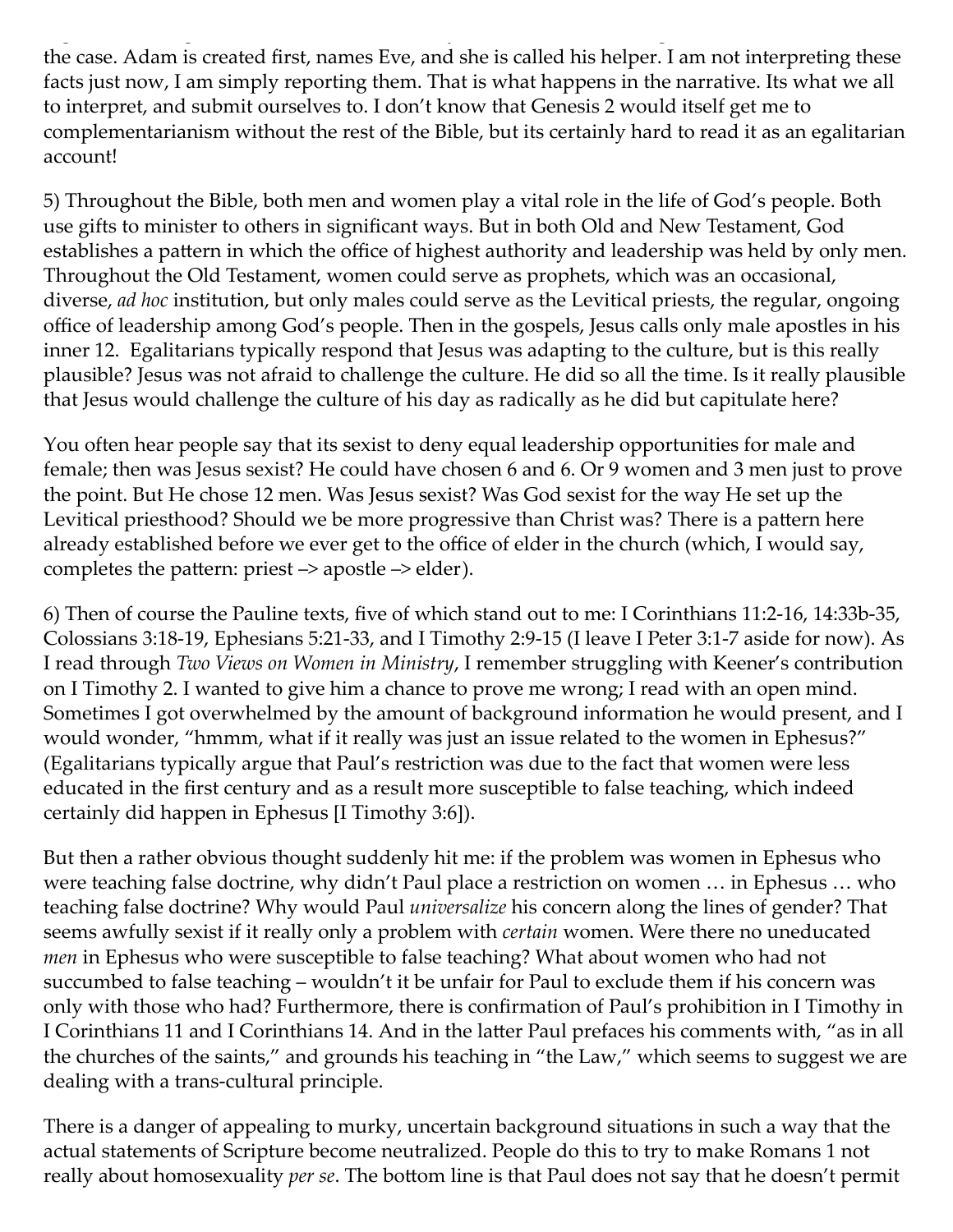a woman who has been influenced by false teaching to teach and have authority in I Timothy 2. He says he doesn't permit a woman to teach and have authority. Period. No qualifiers. I want to honor Paul's words. If someone wants to convince me its possible to honor this text and come out an egalitarian, I'm all ears. But all the efforts I've read feel like they are not giving his words the honor they deserve.

7) Ephesians 5:21‑33 is perhaps the most profound passage in the Bible on the meaning of marriage. Marriage is an institution ordained by God at creation, prior to the entrance of sin into the world. And in this passage, there are clearly different roles for male and female in the way marriage is designed to operate. Certainly Christian husbands and wives are to practice mutual submission (5:21), in the way that all Christians are. But when Paul gets more specific about the husband-wife relationship, not all the arrows point in both directions. There are certain responsibilities that husbands have that wives do not, and certain responsibilities that wives have that husbands do not. For example, Paul nowhere says, "husbands, submit to your wives, as the church submits its (wife??), Christ." It does not say that.

Gender means something. Diverse roles in gender mean something. In this passage, their meaning is bound up with the gospel. Male, female, husband, wife, Christ, and church are all somehow integrated in Paul's thinking. "This mystery is profound, and I am saying that it refers to Christ and the church" (5:32). If we flatten out the differences of role assigned to husband and wife, we are in danger of tampering with this God-ordained institution that pictures, and is predicated on, the gospel. Its a big deal to flatten out the differences and make all the arrows point in both directions.

8) One thing I have learned in ministry is that every group tends to have leaders, and often, one key leader. Why should families be different? If its not offensive for churches to have a senior pastor, or businesses to have a CEO, or nations to a President, why is it offensive for families to have a head?

I am not ashamed to be a complementarian. I do not accept that I am 60 years out of date by taking this view. I think it is the best and most reasonable synthesis of all the relevant biblical data, and I think it accords with much of what we know apart from the Bible in the arena of common grace, and I think it can work well in every day life for mom, dad, kids, and society as a whole. It is not a view to be scoffed at and dismissed as out of touch. It should be taken seriously as a non‑sexist, non‑patriarchal option on the table – even for we in the 21st century West.

September 3, [2013November](https://gavinortlund.com/2013/09/03/why-im-complementarian/) 8, 2014 Categories: [Complementarianism](https://gavinortlund.com/category/theology/complementarianism/)

### 13 Comments

#### <span id="page-3-0"></span>1. 4 Dangers for [Complementarians](http://adamwpowers.com/2014/11/20/4-dangers-for-complementarians/) | The Publican Author [November](#page-3-0) 20, 2014 at 6:32 am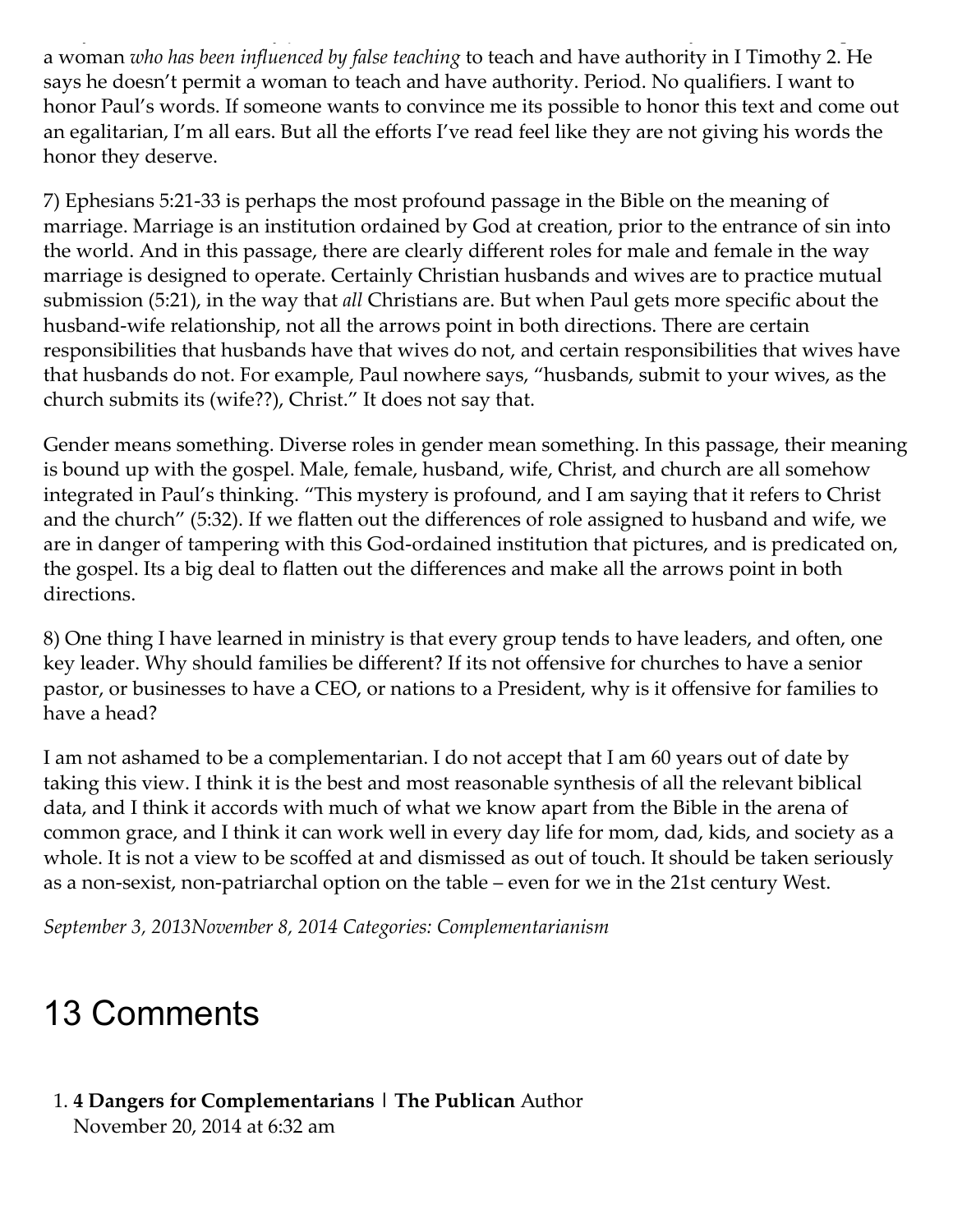[...] I am not ashamed to be complementarian. It has never been a dirty word for me, because I've grown up seeing godly expressions of it in my family, and hearing compelling arguments for it from my ministry heroes. More than anything, C. S. Lewis books like Perelandra have shaped my thinking about gender. (For anyone curious, I've summed up why I'm complementarian here.) […]

#### [REPLY](https://gavinortlund.com/2013/09/03/why-im-complementarian/?replytocom=12082#respond)

#### <span id="page-4-0"></span>2. David Author

[November](#page-4-0) 24, 2014 at 3:17 pm

I fail to see how you can claim women are equal to men if you deny them equal access to leadership roles. If women are to be followers whilst men are leaders, where is the equality? There are many other shortcomings in your arguments – for example the Hebrew word in Genesis 2 for helper is used of God, so it cannot imply any order of authority as you suggest. Also, the 12 apostles were all Jewish, so by your reasoning that must mean gentiles cannot be leaders in the church.

Despite your objections to the misuse of male strength and the devaluation of women, you have done what you protest against. As a man, you have constructed a theology that devalues women by restricting their roles, based on a selective interpretation of the Bible. I hope and pray you will reconsider.

#### [REPLY](https://gavinortlund.com/2013/09/03/why-im-complementarian/?replytocom=12269#respond)

#### <span id="page-4-1"></span>3. Women and Men in the Church | [Occasional](http://www.kec.org.au/blog/2012/05/women-in-the-church/) Thoughts Author

[January](#page-4-1) 27, 2015 at 3:04 pm

[...] 4. Gavin Ortlund has written a good overview coming at this from another angle at: https://gavinortlund.com/2013/09/03/why-im-complementarian/ [...]

#### [REPLY](https://gavinortlund.com/2013/09/03/why-im-complementarian/?replytocom=14578#respond)

#### <span id="page-4-2"></span>1. Andrew Author

[May](#page-4-2) 2, 2016 at 1:38 am This reference is now at: http://awamos.com/blog/2012/05/women-in-the-church/

#### [REPLY](https://gavinortlund.com/2013/09/03/why-im-complementarian/?replytocom=18554#respond)

#### <span id="page-4-3"></span>4. [Jacob](http://www.glenrothesbaptistchurch.org.uk/) Author

[January](#page-4-3) 31, 2015 at 2:41 pm

Thank you Gavin for your helpful perspective. Ministering in a Scottish context, I find that rampant Anachronism plus a systemic inbreeding of thought made up of only moderate to liberal leaning European theologians has led most of the evangelical church in GB to see Complementarianism as the ancient bigotry of a by‑gone era. Rather than starting with the Word of God, the Gospel of Christ, and the big picture of what the Holy Spirit has been speaking through the Church universal of two thousand years… most Christians and sadly many churches assume that any church or ministry who holds any view opposing the cultural tide of the PC brigade is ready to take away suffrage and begin arranging marriages. We are black balled and lambasted in all circles… yet the Gospel is growing and bearing fruit– and is being displayed in marriages and in the church through complementation relationships.

[REPLY](https://gavinortlund.com/2013/09/03/why-im-complementarian/?replytocom=14741#respond)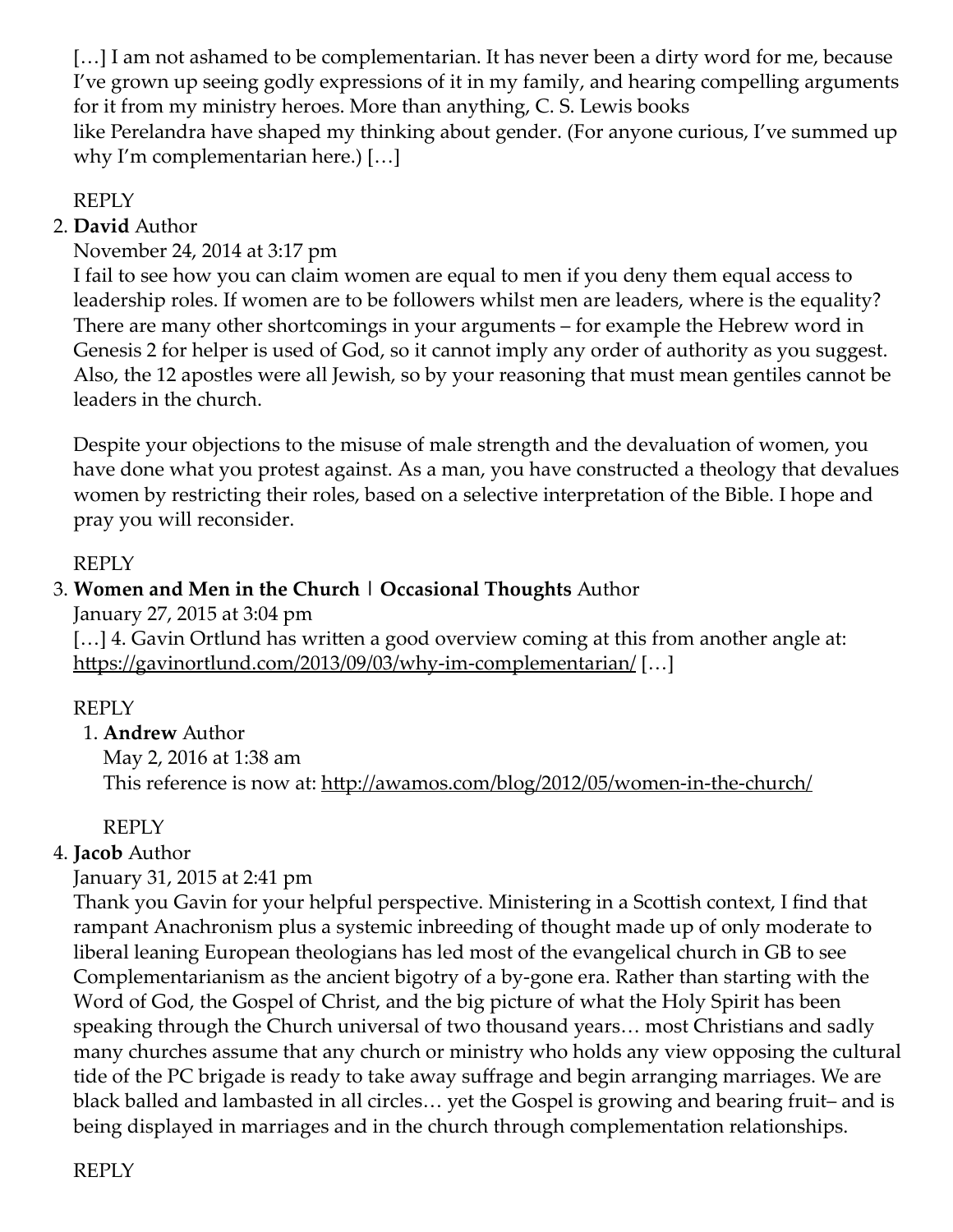#### <span id="page-5-0"></span>1. David Author

#### [February](#page-5-0) 3, 2015 at 11:50 am

Jacob, I can start with the Bible and produce an egalitarian theology. But appealing to "the big picture of what the Holy Spirit has been speaking through the Church universal of two thousand years" isn't really a good argument when for most of those years the church claimed that slavery was divinely approved. It's impossible to detach our theology from the surrounding culture, be it christian or secular. I'm no liberal and I regard complementarianism as a false teaching, created by by the old boys network in the interests of self‑preservation. The gospel is all about equality – the old saying that there is level ground at the foot of the cross – and so it is best modelled through egalitarianism, both in church and marriages.

#### [REPLY](https://gavinortlund.com/2013/09/03/why-im-complementarian/?replytocom=14872#respond)

#### <span id="page-5-1"></span>5. Megan Ryan Author

#### [February](#page-5-1) 25, 2015 at 7:08 pm

Thank you so, so much for this. I have not found another blog post explaining my own thoughts so thoroughly and clearly – and I am a woman. Thank you for the scripture exegesis. Thank you for going into detail and actually bringing the counter‑arguments into the light instead of just the pro‑complementarian views. They both need to be addressed and discussed in light of the historical and redemptive context of scripture. I teach Girls' Bible at a Christian High School (a relatively "liberal" one, at that!), and I am going to direct my students here for a more thorough explanation of why I am a complementarian.

#### [REPLY](https://gavinortlund.com/2013/09/03/why-im-complementarian/?replytocom=15363#respond)

<span id="page-5-2"></span>[Gavin](http://gavinortlund.com/) AUTHOR [February](#page-5-2) 26, 2015 at 8:18 am glad you found it helpful megan!

#### [REPLY](https://gavinortlund.com/2013/09/03/why-im-complementarian/?replytocom=15374#respond)

#### <span id="page-5-3"></span>6. 4 Dangers for [Complementarians](http://theaquilareport.com/4-dangers-for-complementarians/) Author

[April](#page-5-3) 28, 2015 at 4:32 pm

[...] I am not ashamed to be complementarian. It has never been a dirty word for me, because I've grown up seeing godly expressions of it in my family, and hearing compelling arguments for it from my ministry heroes. More than anything, C. S. Lewis books like Perelandra have shaped my thinking about gender. (For anyone curious, I've summed up why I'm complementarian here.) […]

#### [REPLY](https://gavinortlund.com/2013/09/03/why-im-complementarian/?replytocom=16038#respond)

#### <span id="page-5-4"></span>7. Mahlon LeCroix Author

May 27, 2015 at [10:02](#page-5-4) am

Throughly enjoyed reading this. I am a Baptist pastor and I teach a new belivers class on a regular basis. It never fails that when the role of Pastor is addressed this issue comes up, because it is so counter cultural. I was impressed by how you addressed this issue, and with your permission I would like to use your blog to give new members additional reading on this subject.

[REPLY](https://gavinortlund.com/2013/09/03/why-im-complementarian/?replytocom=16222#respond)